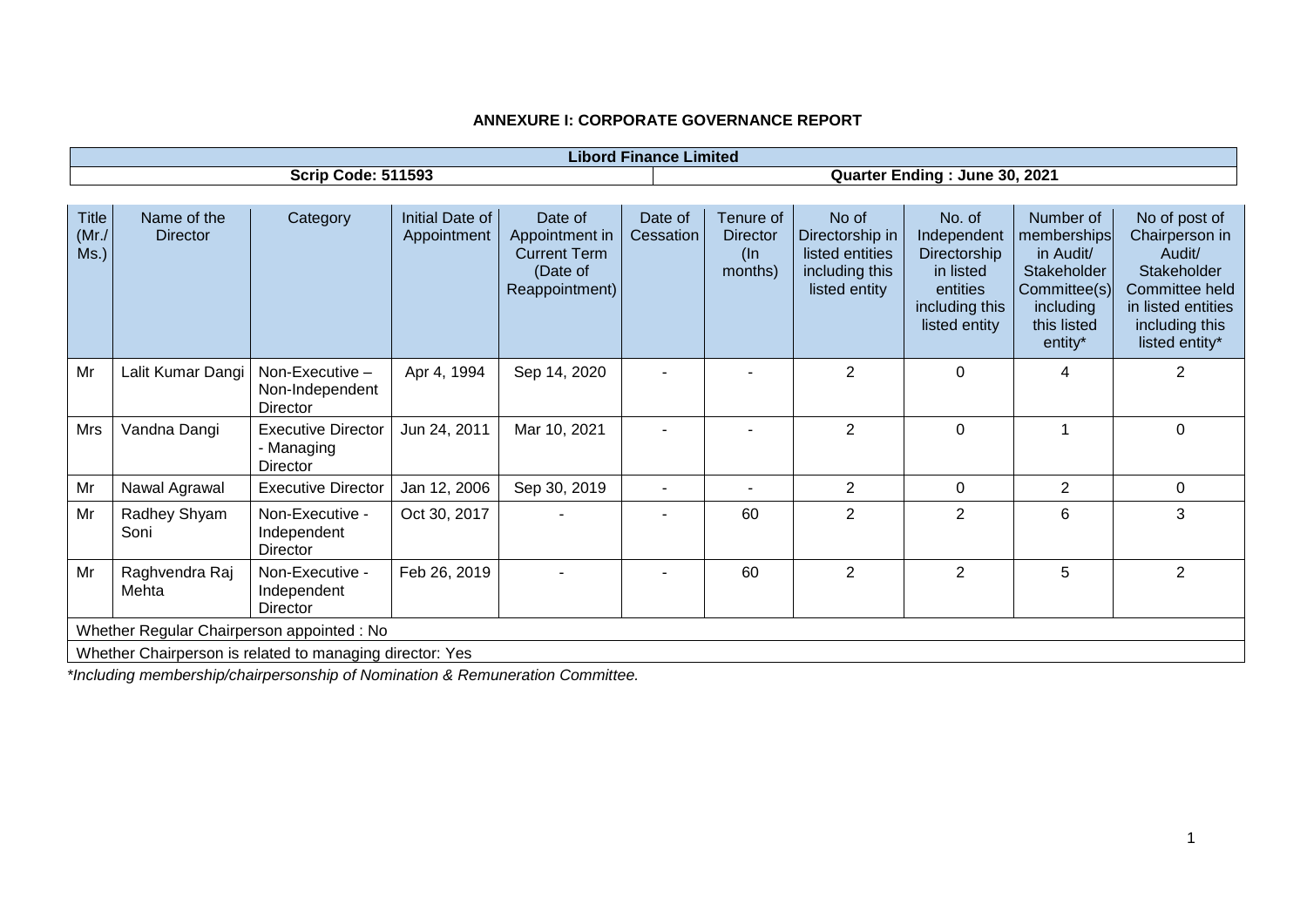| <b>Libord Finance Limited</b>                  |                                                       |                     |                   |  |  |  |  |
|------------------------------------------------|-------------------------------------------------------|---------------------|-------------------|--|--|--|--|
| <b>Scrip Code: 511593</b>                      | Quarter Ending: June 30, 2021                         |                     |                   |  |  |  |  |
|                                                |                                                       |                     |                   |  |  |  |  |
| <b>II. Composition of Committees</b>           |                                                       |                     |                   |  |  |  |  |
|                                                | <b>Audit Committee</b>                                |                     |                   |  |  |  |  |
| Whether Regular Chairperson appointed: No      |                                                       |                     |                   |  |  |  |  |
| Name of Committee Members                      | Category                                              | Date of Appointment | Date of Cessation |  |  |  |  |
| Mr. Radhey Shyam Soni                          | Non-Executive - Independent Director, Chairperson     | Jan 31, 2018        |                   |  |  |  |  |
| Mr. Lalit Kumar Dangi                          | Non-Executive - Non Independent Director, Member      | Jun 27, 2001        |                   |  |  |  |  |
| Mr. Raghvendra Raj Mehta                       | Non-Executive - Independent Director, Member          | May 27, 2019        |                   |  |  |  |  |
| <b>Nomination &amp; Remuneration Committee</b> |                                                       |                     |                   |  |  |  |  |
| Whether Regular Chairperson appointed: No      |                                                       |                     |                   |  |  |  |  |
| Name of Committee Members                      | Category                                              | Date of Appointment | Date of Cessation |  |  |  |  |
| Mr. Radhey Shyam Soni                          | Non-Executive - Independent Director, Chairperson     | Jan 22, 2018        |                   |  |  |  |  |
| Mr. Lalit Kumar Dangi                          | Non-Executive - Non Independent Director, Member      | Jun 27, 2001        |                   |  |  |  |  |
| Mr. Raghvendra Raj Mehta                       | Non-Executive - Independent Director, Member          | Aug 14, 2019        |                   |  |  |  |  |
|                                                | <b>Stakeholder's Relationship Committee</b>           |                     |                   |  |  |  |  |
| Whether Regular Chairperson appointed: No      |                                                       |                     |                   |  |  |  |  |
| Name of Committee Members                      | Category                                              | Date of Appointment | Date of Cessation |  |  |  |  |
| Mr. Lalit Kumar Dangi                          | Non-Executive - Non Independent Director, Chairperson | Dec 10, 2015        |                   |  |  |  |  |
| Mr. Nawal Agrawal                              | Executive Director, Member                            | Dec 10, 2015        |                   |  |  |  |  |
| Mr. Radhey Shyam Soni                          | Non-Executive - Independent Director, Member          | Apr 1, 2019         |                   |  |  |  |  |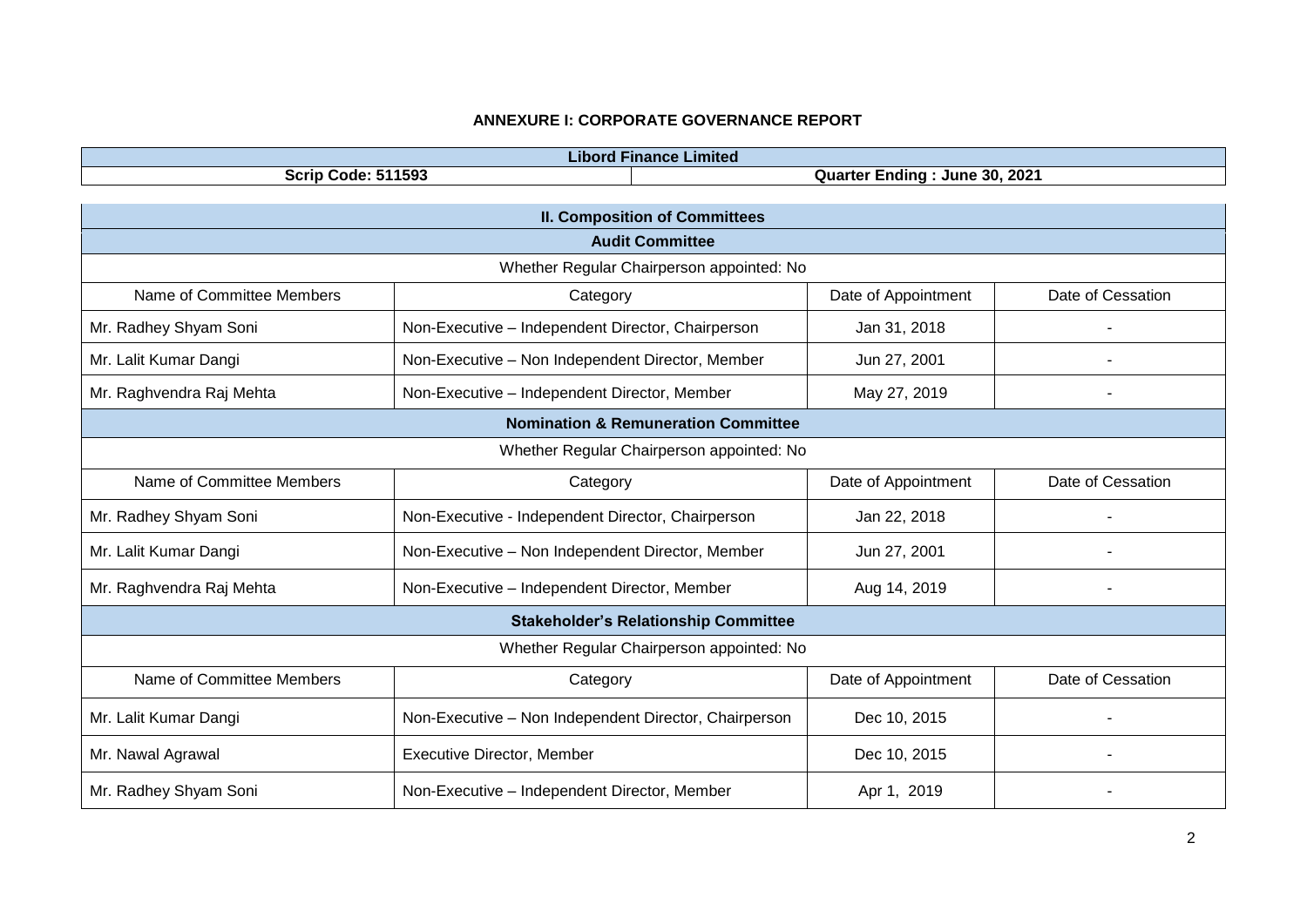| .<br>Limited<br><b>Hinance</b><br>lbor |                                             |  |  |  |
|----------------------------------------|---------------------------------------------|--|--|--|
| 11593<br>Scrip<br>Code<br>$\cdot$ .    | 2021<br>30<br>June<br>≞ndınơ<br>Quar<br>лег |  |  |  |

| <b>III. Meeting of Board of Directors</b> |                             |                     |                     |                              |                          |  |  |  |
|-------------------------------------------|-----------------------------|---------------------|---------------------|------------------------------|--------------------------|--|--|--|
| Date(s) of Meeting (if any)               | Date(s) of Meeting (if any) | Whether requirement | Number of Directors | Number of                    | Maximum gap between any  |  |  |  |
| in the previous quarter                   | in the relevant quarter     | of Quorum met       | present             | <b>Independent Directors</b> | two consecutive meetings |  |  |  |
|                                           |                             |                     |                     | present                      | (in number of days)      |  |  |  |
| Jan 21, 2021                              |                             | Yes                 |                     |                              |                          |  |  |  |
|                                           | May 20, 2021                | Yes                 |                     |                              | 118                      |  |  |  |

| <b>IV. Meeting of Committees</b>           |                                                                         |                                            |                                          |                                                         |                                                                   |                                                                                  |  |  |
|--------------------------------------------|-------------------------------------------------------------------------|--------------------------------------------|------------------------------------------|---------------------------------------------------------|-------------------------------------------------------------------|----------------------------------------------------------------------------------|--|--|
| Name of Committee                          | Date $(s)$ of<br>meeting of the<br>committee in the<br>relevant quarter | Whether<br>requirement<br>of Quorum<br>met | Number of<br><b>Directors</b><br>present | Number of<br>Independent<br><b>Directors</b><br>present | Date(s) of meeting of<br>the committee in the<br>previous quarter | Maximum gap<br>between any two<br>consecutive<br>meetings<br>(in number of days) |  |  |
| <b>Stakeholders Relationship Committee</b> |                                                                         | Yes                                        |                                          |                                                         | Jan 21, 2021                                                      |                                                                                  |  |  |
| Nomination & Remuneration Committee        |                                                                         | Yes                                        |                                          |                                                         | Jan 21, 2021                                                      |                                                                                  |  |  |
| <b>Audit Committee</b>                     |                                                                         | Yes                                        |                                          |                                                         | Jan 21, 2021                                                      |                                                                                  |  |  |
| <b>Audit Committee</b>                     | May 20, 2021                                                            | Yes                                        |                                          |                                                         |                                                                   | 118                                                                              |  |  |

| <b>V. Related Party Transactions</b>                                  |                   |                                   |  |  |  |  |
|-----------------------------------------------------------------------|-------------------|-----------------------------------|--|--|--|--|
| Subject                                                               | Compliance status | If status is "No" details of non- |  |  |  |  |
|                                                                       | (Yes/No/NA)       | compliance                        |  |  |  |  |
| Whether prior approval of audit committee obtained                    | Yes               |                                   |  |  |  |  |
| Whether shareholder approval obtained for material RPT                | <b>NA</b>         |                                   |  |  |  |  |
| Whether details of RPT entered into pursuant to omnibus approval have | <b>NA</b>         |                                   |  |  |  |  |
| been reviewed by Audit Committee                                      |                   |                                   |  |  |  |  |